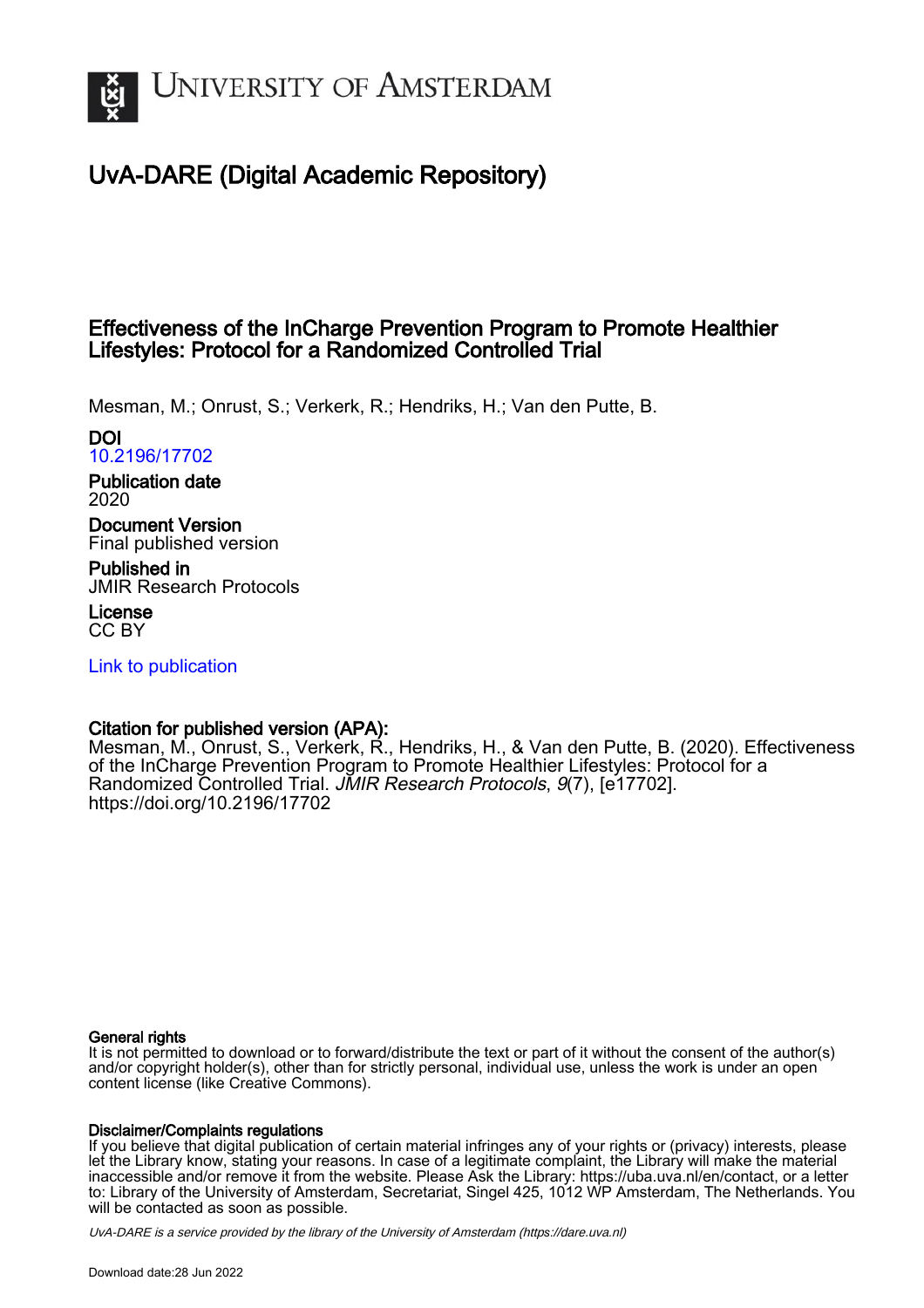# Protocol

# Effectiveness of the InCharge Prevention Program to Promote Healthier Lifestyles: Protocol for a Randomized Controlled Trial

Mathijs Mesman<sup>1</sup>, BSc, MSc; Simone Onrust<sup>2</sup>, BSc, MSc, PhD; Renée Verkerk<sup>2</sup>, BSc, MSc; Hanneke Hendriks<sup>1</sup>, BSc, MSc, PhD; Bas Van den Putte<sup>1</sup>, BSc, MSc, PhD, Prof Dr

<sup>1</sup>Amsterdam School of Communication Research, University of Amsterdam, Amsterdam, Netherlands

<sup>2</sup>Trimbos Institute, Utrecht, Netherlands

#### **Corresponding Author:**

Mathijs Mesman, BSc, MSc Amsterdam School of Communication Research University of Amsterdam Nieuwe achtergracht 166 Amsterdam, Netherlands Phone: 31 0641711825 Email: [m.mesman@uva.nl](mailto:m.mesman@uva.nl)

# *Abstract*

**Background:** InCharge is a newly developed school-based health intervention aimed at older adolescents. It aims to promote a healthier lifestyle by increasing self-regulation skills. After the InCharge program's effectiveness was previously investigated in a pilot study, the content of the program was adapted.

**Objective:** This study describes the protocol of a cluster randomized controlled trial that aims to investigate the effectiveness of the InCharge program.

**Methods:** A cluster randomized controlled trial including 70 classes with older adolescents (aged 16 years or older) in the Netherlands will be conducted to test the effectiveness of the InCharge program. After schools are recruited, randomization occurs at the class level. The trial consists of the following two conditions: an experimental condition and a control condition. Participants in the experimental condition will be given the InCharge intervention, consisting of four lessons of 50 minutes, with each lesson containing three assignments of approximately 15 minutes. While participants in the experimental condition will receive InCharge, participants in the control condition will receive regular academic school courses. Surveys are administered 1 week before the intervention (baseline), 1 week after the intervention (posttest), and 12 weeks after the intervention (follow-up). Variables of interest include, but are not limited to, self-regulation; predictors of snack intake, physical activity, and alcohol use; and interpersonal communication regarding these health behaviors. In addition to surveys, observations will be conducted during the first and fourth lessons, teachers will be interviewed, and focus groups will be held with a selection of students from the intervention condition.

**Results:** Enrollment started in September 2017. As of June 2019, a total of 1216 participants were enrolled for this trial. Findings will be published in peer-reviewed journals and presented at conferences. The trial has been approved by the Ethics Review Board of the Faculty of Social and Behavioral Sciences of the University of Amsterdam (reference no.: 2017-PC-8244).

**Conclusions:** In this study protocol, the design of a cluster randomized controlled trial is described, which assesses how effectively the school-based intervention InCharge stimulates healthier lifestyles in late adolescents. We hypothesize that participants in the experimental condition will consume less alcohol, eat fewer unhealthy snacks, and be more physically active compared with participants in the control condition.

**Trial Registration:** Netherlands Trial Register (NL6654); https://www.trialregister.nl/trial/6654

**International Registered Report Identifier (IRRID):** RR1-10.2196/17702

*(JMIR Res Protoc 2020;9(7):e17702)* doi: [10.2196/17702](http://dx.doi.org/10.2196/17702)

# **KEYWORDS**

[XSL](http://www.w3.org/Style/XSL)•FO **[RenderX](http://www.renderx.com/)**

school-based health intervention; adolescents; health behavior; healthy lifestyle; quality of life; behavior change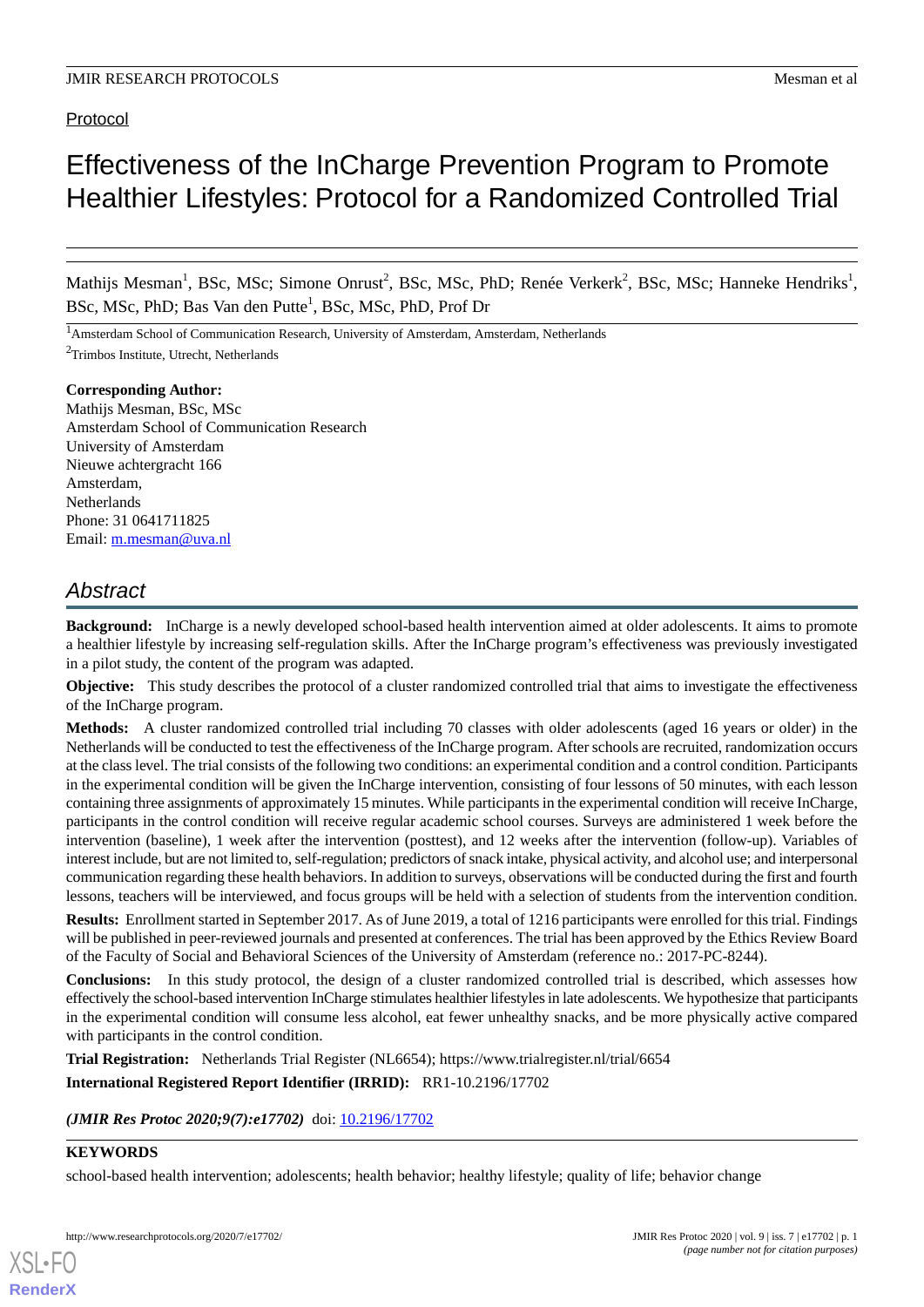# *Introduction*

## **Background**

Health and mortality are strongly affected by behaviors such as excessive alcohol use, a poor diet, and physical inactivity [[1\]](#page-9-0). Some health-risk behaviors, such as a poor diet, originate early in life and continue to deteriorate as children grow older [[2\]](#page-9-1). Most health-risk behaviors, however, develop in adolescence. When children move into adolescence, they become less dependent on their parents, peer relationships gain importance, and exposure to high-risk behaviors increases [\[3](#page-9-2)]. Generally, unhealthy lifestyle behaviors steadily increase through adolescence, with a peak in late adolescence (age 16 years or older) [[4,](#page-9-3)[5](#page-9-4)]. During this developmental period, several changes in adolescents' social environment contribute to the accumulation of unhealthy lifestyle behaviors. For example, in late adolescence, most individuals transition from secondary schooling to further education, and the number of adolescents with a part-time job increases with age. Furthermore, older adolescents spend less time in their family home and are increasingly allowed to make their own choices. At the same time, more social activities occur in drinking contexts, and together these changes are associated with unhealthy lifestyle behaviors, such as an escalation of alcohol use [\[6](#page-9-5)], a poor diet [[7\]](#page-9-6), and decreases in physical activity [[8\]](#page-9-7).

#### **Effectiveness of Health Promotion Programs**

In the past decades, numerous health promotion programs have been developed in order to prevent the rapid increase of unhealthy behaviors during adolescence. The majority of these programs take place in the school environment, because many adolescents can easily be reached by school-based health interventions. Several studies have suggested that these interventions can indeed promote healthier lifestyles, such as a healthy diet [\[9](#page-9-8)] and physical activity [[10\]](#page-10-0), and prevent health-risk behaviors, such as alcohol use [[11\]](#page-10-1). However, most systematic reviews and meta-analyses demonstrated large heterogeneity in effectiveness [\[10](#page-10-0),[12\]](#page-10-2).

Furthermore, most health promotion programs include several different components, and in most evaluation studies, the exact relationship between these intervention components and their effects remains unclear. In order to understand which program components contribute to healthier lifestyle behaviors and which components do not, several authors conducted meta-regression analyses. For example, previous research demonstrated that self-regulation, which is defined as the capacity needed to resist temptations and impulses [[13\]](#page-10-3), was an effective component in health interventions [[14\]](#page-10-4). Among all prevention strategies that were included in the meta-regression, self-monitoring (ie, observing and recording a target behavior [\[15](#page-10-5)]) contributed the most to program effectiveness, and combining self-monitoring with at least one other technique based on self-regulation resulted in the largest effect sizes for both healthy eating and physical activity. Furthermore, research showed that health programs based on improving self-regulation skills were especially effective in late adolescence [\[12](#page-10-2)].

Therefore, the school-based health intervention investigated in this protocol study also incorporated self-regulation as the main prevention strategy to promote healthier lifestyles. The intervention, called "InCharge," is newly developed by the Trimbos Institute (the Netherlands Institute for Mental Health and Addiction). The InCharge program is developed for older adolescents and aims to promote healthier lifestyles by improving self-regulation skills (ie, through elaborating on and practicing self-regulation). The program helps students realize what is important to them and how certain temptations can hinder them from achieving these goals, teaches them that self-regulation can be used to resist certain temptations (eg, peer pressure), trains self-regulation skills by formulating an action plan, and helps them practice self-regulation through various assignments. Finally, alcohol is introduced as a temptation, and students formulate action plans for responsible alcohol use in order to stimulate healthier drinking behaviors.

This protocol study also investigates potential factors that determine the effectiveness of the InCharge school-based health intervention, because previous studies have found large heterogeneity in the effectiveness of these types of interventions [[12\]](#page-10-2). In particular, this protocol study investigates the role of interpersonal communication during the InCharge school-based health intervention. In the context of mass-mediated health interventions, previous studies have shown that interpersonally communicating about health-related topics is strongly related to health behavior  $[16,17]$  $[16,17]$  $[16,17]$  and that health interventions can indirectly influence health behaviors through stimulating interpersonal communication about a health behavior [[18](#page-10-8)]. This protocol study will investigate similar purposes of interpersonal communication in a school-based health context. Furthermore, as most school-based health interventions are taught by school teachers, this study protocol will also investigate the role of teacher-related communication during the InCharge program.

#### **Theoretical Basis**

The InCharge program is based on several psychological theories such as the social cognitive theory (SCT) [[19\]](#page-10-9), the theory of planned behavior (TPB) [[20\]](#page-10-10), and the goal-setting theory [[21\]](#page-10-11). The SCT explains behavior by the interaction of personal factors, such as outcome expectancies, self-efficacy, and environmental factors, such as the behavior of others. According to the SCT, behavior change can occur through both active learning and modeling (ie, vicarious reinforcement by learning from the experiences of others). Both mechanisms are incorporated in InCharge; the 7-day challenge offers the opportunity to actively learn through practicing self-control, discussing experiences of classmates with the challenge, and watching several video fragments, resulting in vicarious reinforcement. The TPB is commonly used to explain health behavior and postulates that intention, the most important determinant of behavior, is in turn influenced by the following three constructs: attitude, subjective norms, and perceived behavioral control, which is comparable to self-efficacy in SCT. InCharge mainly aims to influence perceived behavioral control by elaborating on and practicing self-regulation skills. As research has shown that outcome expectancies are related to attitudes [[22\]](#page-10-12), the program is expected to influence attitudes by linking the consequences of giving in to health-related temptations to personal goals. Subjective norms are influenced through discussions about social acceptability (regarding alcohol

[XSL](http://www.w3.org/Style/XSL)•FO **[RenderX](http://www.renderx.com/)**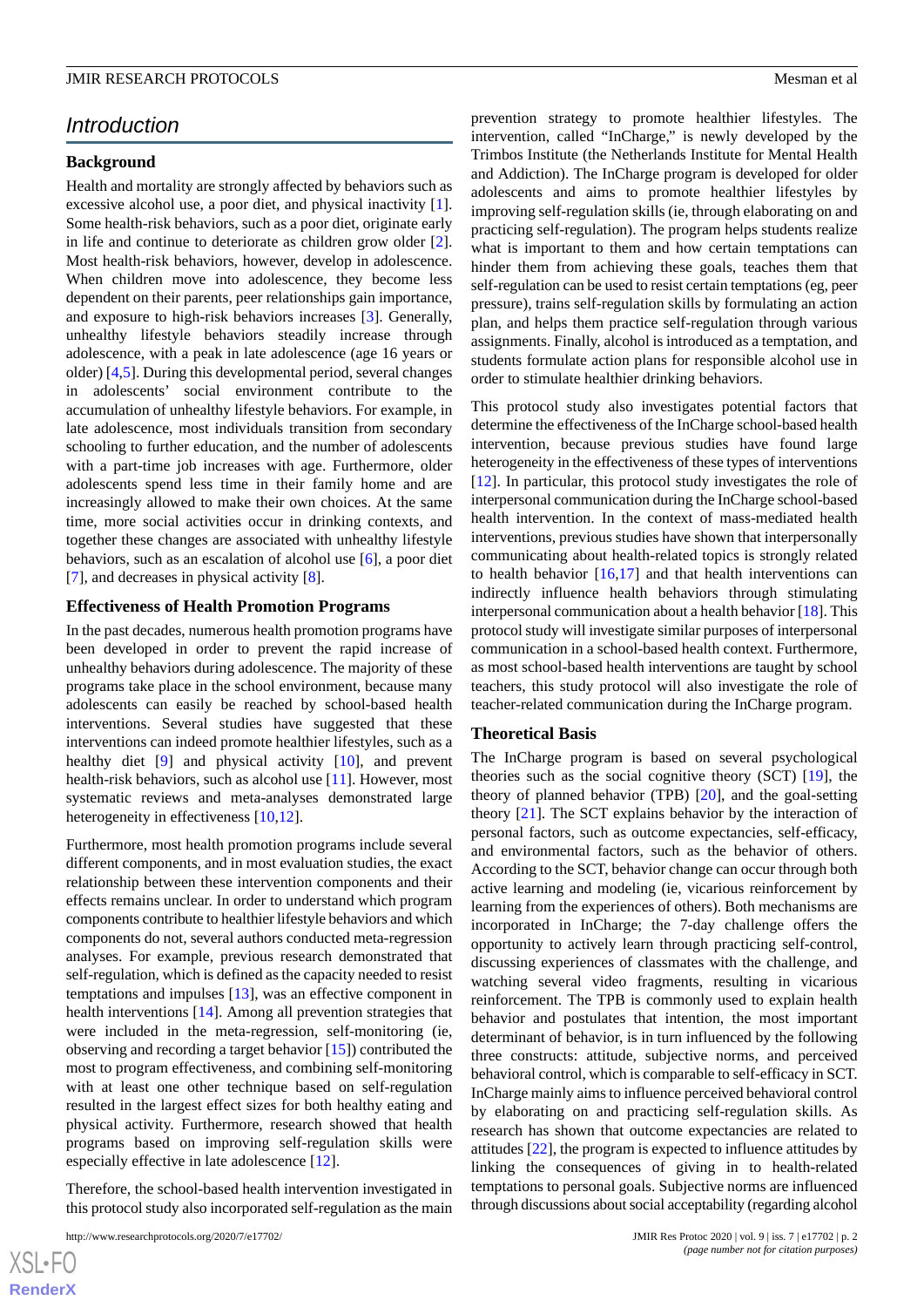use). Finally, the goal-setting theory explains behavior change by means of an action sequence of wishing, planning, acting, and evaluating [\[23](#page-10-13)]. Goals should be both challenging and feasible [[24\]](#page-10-14), and plans should connect a certain goal-directed activity with an anticipated situation [[25\]](#page-10-15) in order to be successful. These principles are incorporated in the 7-day challenge, which is one of the components of InCharge.

The InCharge program is developed by taking into account the developmental characteristics of older adolescents. The primary developmental tasks of late adolescence are forming an identity, planning the future, and acquiring the necessary skills to transition into adulthood [[26\]](#page-10-16). As older adolescents experience fundamental changes in their self-definition and identity by exploring new philosophies, lifestyles, and behaviors [\[6](#page-9-5)], late adolescence is ideally suited to introduce a healthy lifestyle. Previous research on substance use prevention demonstrated that older adolescents benefit from a social influence approach [[12\]](#page-10-2), which makes them aware of the various social pressures to use substances in order to be psychologically prepared to resist these influences. The InCharge program also creates awareness of peer pressure by showing and discussing different examples of peer pressure. In late adolescence, the brain considerably matures, improving executive functions, such as planning, thinking ahead, response inhibition, and more advanced self-regulation and impulse control [[27,](#page-10-17)[28](#page-10-18)]. As a result, older adolescents are capable of mastering self-regulation skills, which has been proven to be an effective prevention strategy in this developmental period [\[12](#page-10-2)]. Therefore, improving students' self-regulation skills is one of the core prevention strategies of InCharge.

#### **Aim and Hypotheses**

This study describes the protocol of a randomized controlled trial (RCT) including 70 classes with older adolescents, which aims to evaluate the effectiveness of the InCharge program. Baseline, posttest, and 3-month follow-up measures will be conducted to determine whether the program successfully influences the determinants of health behaviors. After completing the program, students in the intervention condition

are expected to refrain more from binge drinking and eating unhealthy foods, such as snacks and sweets, and to be more physically active than students in the control condition.

Other aims of our study are to understand the mechanisms through which the InCharge program has its effects. We investigate whether the effects of the program on health behaviors can be explained by increased self-regulation, which is expected to be one of the core mechanisms of the program. Additionally, as previous research has shown the importance of interpersonal communication in mass-mediated health interventions [\[18](#page-10-8)], our study aims to investigate interpersonal communication in the context of a school-based health intervention.

## *Methods*

#### **Study Design**

The InCharge effectiveness study is a cluster RCT including the following two conditions: an experimental condition (the InCharge program) and a control condition (no intervention) ([Figure 1](#page-4-0)). Participants are older adolescents (aged 16 years or older) in schools for intermediate vocational education, schools for higher general secondary education, and schools for preuniversity education. After initial recruitment and enrollment of schools in the trial, randomization takes place at the class level. In each school, measurements in both experimental and control classes are scheduled 1 week before the four lessons of the InCharge program are implemented in the experimental classes (baseline), and 1 week (posttest) and 3 months (follow-up) after the experimental classes have completed the InCharge program. In addition, the first and fourth lessons of the program are observed by two independent coders in order to obtain information on how the program is delivered, interviews are conducted with teachers about their experiences with the program, and focus groups are conducted with small groups of students about their experiences with the program (both interviews and focus groups are conducted 1 week after the posttest assessment). After all data have been collected within a school, control classes will also receive the intervention.

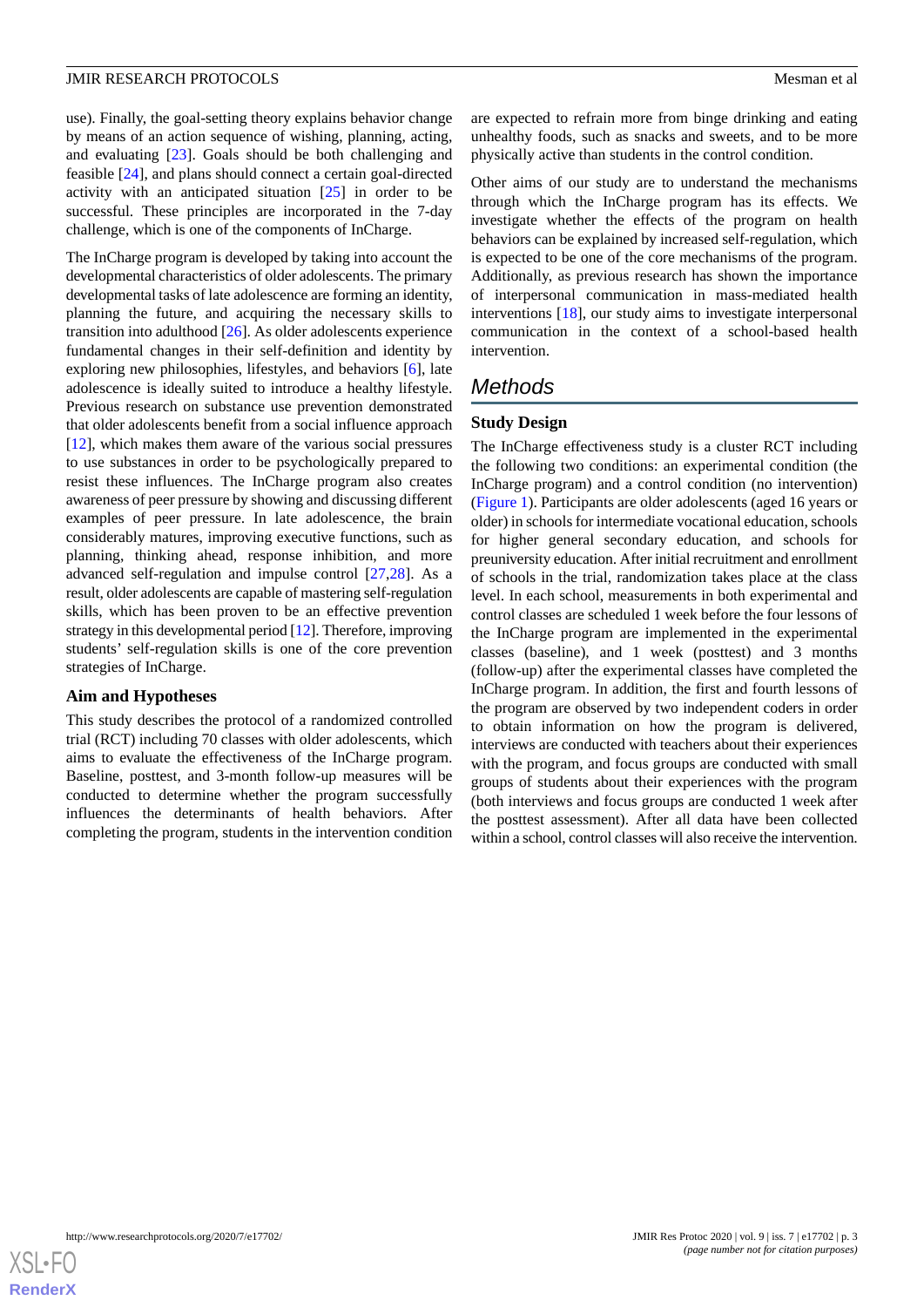<span id="page-4-0"></span>Figure 1. Design of the cluster randomized controlled trial.



# **Participants**

#### *Recruitment*

The Municipal Health Services and prevention departments of regional institutions for the treatment and care of addiction help to implement the InCharge program in schools. From these Municipal Health Services and regional institutions, 47 prevention practitioners are trained by the Trimbos Institute to instruct teachers on how to deliver the program and are asked to provide us with a list of schools in their region interested in participating in the InCharge study. The research team contacts these schools to explain the objective and design of the study. First, schools receive an invitation and an information brochure via email, and thereafter, schools are contacted by phone to discuss participation in the study. Schools are allowed to select the number of classes participating in the study, with a minimum of two classes because randomization occurs within schools. To create comparable research conditions, schools are instructed that a minimum number of two classes should be from the same educational level of the field of study. Classes are eligible for inclusion in the study if they contain older adolescents and the

[XSL](http://www.w3.org/Style/XSL)•FO **[RenderX](http://www.renderx.com/)**

level of education is intermediate vocational education, higher general secondary education, or preuniversity education. Students are recruited by class participation. In collaboration with the schools, students'parents are informed about the study objectives and receive passive informed consent forms. Written active informed consent is obtained from all participating students.

#### *Randomization*

We randomize the participants at the class level, and classes within schools are matched on the school level in order to obtain more comparable research conditions. Classes are randomly allocated to the experimental or control condition by means of repeated coin tossing. For each selection of matched classes within schools, classes are assigned to the experimental condition if the coin toss shows heads and to the control condition if the coin toss shows tails. The coin toss procedure is continued until all matched classes are assigned to a research condition, such that as many matched classes as possible are assigned to the experimental and control conditions. Randomization is carried out centrally, with two researchers present to monitor the procedure.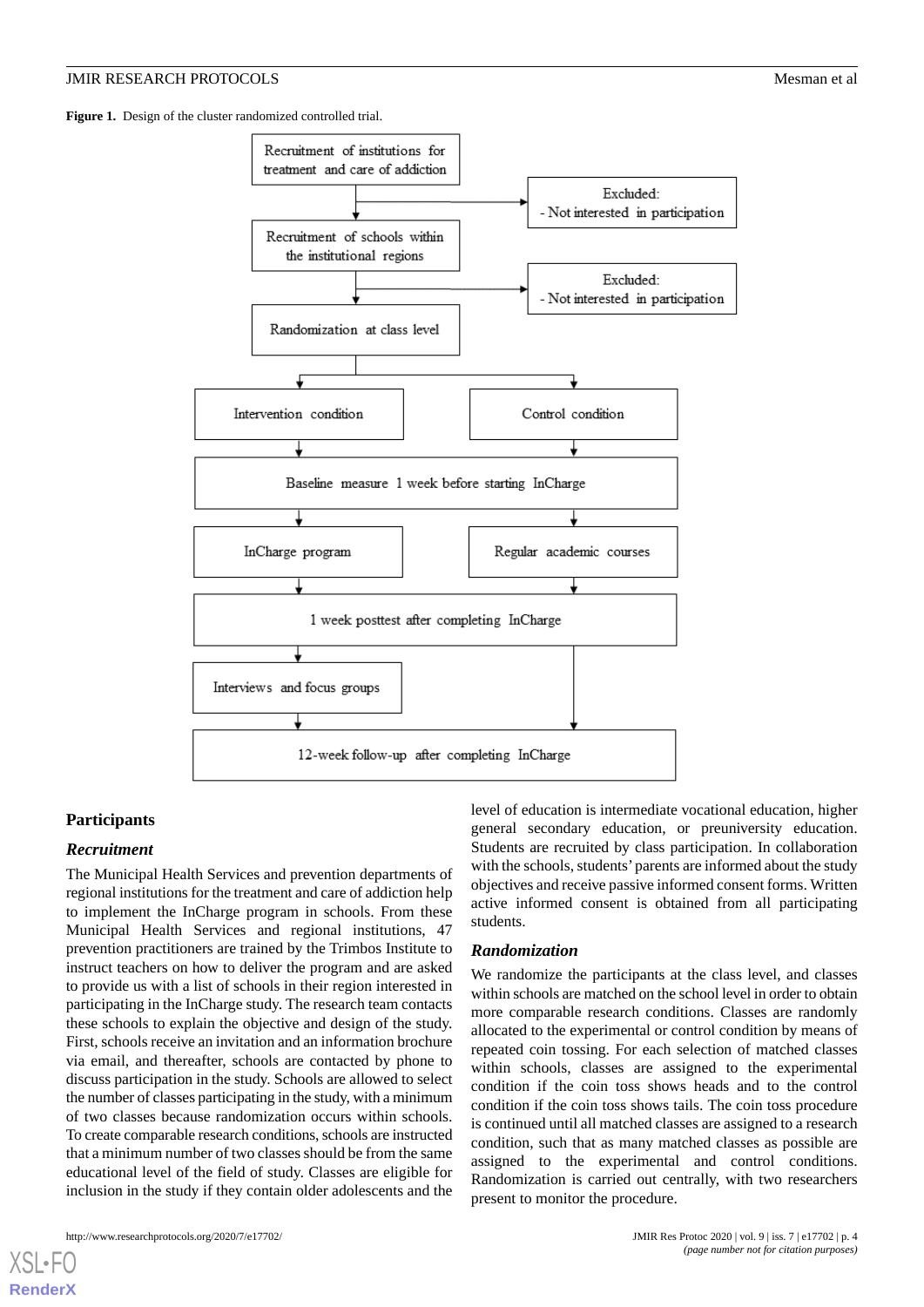#### **Sample Size Calculation**

Effect sizes are difficult to estimate for the InCharge program because the program is newly developed. As school-based prevention programs generally have small effects [\[12](#page-10-2)], we based the estimation of the sample size on a small effect size  $(d=0.2)$ [[29\]](#page-10-19). In order to reliably detect a small-sized effect in a two-sided test with a conventional significance threshold of  $\alpha$ =.05 and a power of (1–β)=0.80, 393 students are required per condition. However, as students are nested in classes and the program is delivered to classes of students, observations of students in the same class are not independent. Therefore, the required sample size is corrected for clustering. Assuming an intraclass correlation of 0.025 and an average class size of 16 participating students, the required sample size increases to 560 students in 35 classes per condition. Calculations are made using the downloadable procedure "clustersampsi" from Stata (StataCorp).

#### **Study Intervention**

The experimental intervention is a school-based program named InCharge, which has been designed for older adolescents. The main objective of the program is to stimulate healthy lifestyle behaviors, such as increased physical activity, and to decrease unhealthy behaviors, such as binge drinking and eating unhealthy foods. These objectives should mainly be obtained by means of increasing students' self-regulation skills.

#### **InCharge Program**

The InCharge program consists of four 50-minute lessons, and each lesson contains three assignments of approximately 15 minutes. Teachers are trained on how to work with the program material by prevention professionals from Municipal Health Services or regional institutions for the treatment and care of addiction. Materials, such as worksheets, videos, and a web-based quiz tool, are available on a digital teacher platform. In addition, a specially designed app for the smartphone (the 7-day challenge) is used to help students complete the program.

In the first assignment of the first lesson, students visualize their goals for the next 5 years by thinking about what they want to achieve in life and why this is important to them. In the second assignment, students discuss the biggest temptations in their lives. For this assignment, the teacher clears a space in the classroom and draws an imaginary line. Students are asked to position themselves alongside this imaginary line according to how tempting they assess certain temptations, such as chocolate or sweets, alcohol, and staying in bed in the morning. After each temptation, the teacher asks the students to explain their position. In the third assignment, students visualize how their goals would be affected by repeatedly giving in to their biggest temptations or repeatedly resisting their biggest temptations.

In the second lesson, the concept of self-regulation is introduced (for students, self-regulation is called willpower). First, students

watch and discuss a video of the marshmallow experiment to understand the role of self-regulation [[30\]](#page-10-20). In this experiment, young children are offered a choice between one marshmallow provided immediately or two marshmallows after waiting for a short period of time. The second assignment focuses on previous experiences with willpower. Students are asked to discuss their own experiences with succeeded challenges, together with the applied strategies that helped them succeed. Finally, all students prepare a challenge to complete during the next week to train their self-regulation abilities. First, they set a realistic goal for themselves related to a chosen health behavior, after which they create a specific plan to achieve this goal. This plan includes the identification of difficult situations and the selection of coping strategies to address these situations accordingly. The actual challenge is completed as a homework assignment. With the help of a specially designed smartphone app (the 7-day challenge), students monitor their progress.

In the third lesson, first, the results of the 7-day challenge are discussed. During the second assignment, students reflect on their original plan to complete the challenge and discuss how these plans could further be improved. The third assignment addresses peer pressure, as peers have been shown to strongly influence the health behaviors of adolescents [[31,](#page-10-21)[32](#page-10-22)]. In order to grasp the influence of peer pressure, students watch and discuss a video of an experiment with a test subject sitting in a room with confederates. As the room fills up with smoke, all confederates remain calm as if nothing happens. As a result, the test subject also remains seated, which could actually be life threatening in case of a real fire.

The final lesson elaborates on alcohol use. At first, students watch a video of partying adolescents who are consuming large amounts of alcohol. The video shows a group of friends who are having fun at first, but the situation ends with a conflict and an injury as a result of excessive alcohol use. Thereafter, students discuss the role of peer pressure in excessive drinking. Second, in order to make them aware of current social norms, students discuss the social acceptability of binge drinking by means of an interactive web-based quiz. Finally, the students identify situations in their own life, where it is important to be careful with alcohol, and come up with strategies to do so. A more thorough description of the assignments can be found in [Multimedia Appendix 1.](#page-9-9)

#### **Data Collection**

An overview of all measurements is provided in [Table 1.](#page-6-0) Data are collected by means of paper questionnaires, which are answered during school hours under the supervision of a teacher. In addition, observational data are collected during the first and fourth lessons, complemented with qualitative data from individual interviews with teachers and focus groups with a selection of students.

[XSL](http://www.w3.org/Style/XSL)•FO **[RenderX](http://www.renderx.com/)**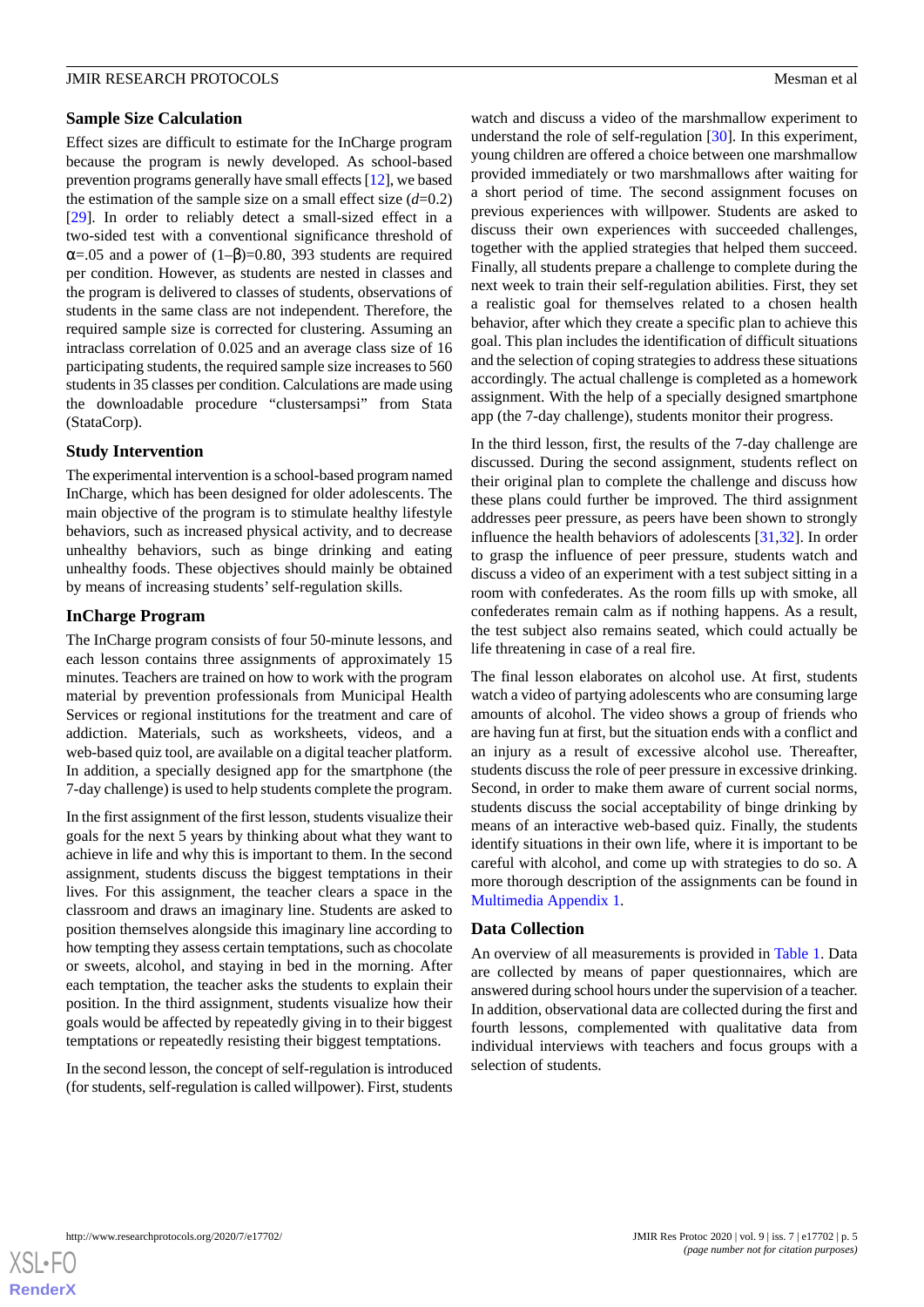#### **JMIR RESEARCH PROTOCOLS SUMPARE ASSESSED ASSESSED ASSESSED ASSESSED ASSESSED ASSESSED ASSESSED ASSESSED AND Mesman et al.**

<span id="page-6-0"></span>Table 1. Overview of measurements.

| Measurement                                                  | <b>Baseline</b> | Posttest            | Follow-up   |
|--------------------------------------------------------------|-----------------|---------------------|-------------|
| Demographic variables                                        | $X^a$           | $\mathbf X$         | $\mathbf X$ |
| <b>Self-control variables</b>                                |                 |                     |             |
| Perceived self-control/impulsivity                           | X               | X                   | X           |
| Perceived temptations                                        | X               | X                   | X           |
| Motivation to resist temptations                             | X               | X                   | $\mathbf X$ |
| Alcohol, snacking, and physical activity                     |                 |                     |             |
| Actual behavior                                              | X               | X                   | X           |
| Intentions                                                   | $\mathbf X$     | X                   | X           |
| Attitudes                                                    | $\mathbf X$     | X                   | X           |
| Social norms                                                 | X               | X                   | X           |
| Negative outcome expectancies                                | X               | X                   | X           |
| Self-efficacy                                                | X               | X                   | X           |
| Perceived parental rules                                     | X               | $_{-}^{\mathrm{b}}$ |             |
| Communication about the program                              |                 |                     |             |
| Frequency (with friends, classmates, and parents)            |                 | X                   |             |
| Valence (with friends, classmates, and parents)              |                 | X                   |             |
| Communication about alcohol, snacking, and physical activity |                 |                     |             |
| Frequency (with friends, classmates, and parents)            | $\mathbf X$     | X                   | X           |
| Valence (with friends, classmates, and parents)              | X               | X                   | X           |
| <b>Program evaluation</b>                                    |                 |                     |             |
| Teacher evaluation (student questionnaire)                   |                 | X                   |             |
| <b>Intervention evaluation</b>                               |                 |                     |             |
| Student questionnaire                                        |                 | X                   |             |
| Student focus group                                          |                 | X                   |             |
| Teacher interview                                            |                 | X                   |             |

<sup>a</sup>Measurement performed.

b<sub>Measurement not performed.</sub>

#### **Outcomes**

[XSL](http://www.w3.org/Style/XSL)•FO **[RenderX](http://www.renderx.com/)**

#### *Questionnaire Data*

The InCharge program aims to stimulate a healthier lifestyle in general among older adolescents by increasing self-regulation skills. In terms of outcome measures, the study focuses on the following three outcome behaviors: alcohol use, snack intake, and lack of physical activity. A pilot study of the program has shown that these behaviors are most prevalent among older adolescents. The main outcomes that are measured for alcohol use, snack intake, and physical activity are the actual behaviors and predictors of the behaviors. Snack behavior and physical activity are operationalized as the number of times adolescents consume snacks and are physically active in an ordinary week as well as in the past 7 days [\[33](#page-10-23)]. Alcohol use is operationalized as the number of times adolescents drink alcohol and engage in binge drinking in the past 4 weeks (ie, frequency), as well as the number of drinks adolescents usually consume on one occasion (ie, quantity). Moreover, the predictors of these

http://www.researchprotocols.org/2020/7/e17702/ JMIR Res Protoc 2020 | vol. 9 | iss. 7 | e17702 | p. 6

behaviors are operationalized according to the TPB as attitudes, subjective norms, perceived behavioral control, and behavioral intention [\[20](#page-10-10)]. As an additional predictor, negative outcome expectancies are defined as the anticipated negative result of a certain behavior [[34\]](#page-10-24). We operationalized negative outcome expectancies as the probability that exercising less than once a week or daily snacking will lead to weight increase, a poor condition, and health-related problems. For alcohol use, negative outcome expectancies are operationalized as the probability that drinking more than five glasses of alcohol on one occasion will lead to sickness, loss of control, blackouts, regret, and violence (including sexual violence). Finally, parental rules for the three behaviors are assessed.

Additional measures are general self-control, assessments of various temptations, interpersonal communication about the three health behaviors and the intervention, and evaluation of the program and teacher. First, we assess self-control using an adapted version of the Brief Self-Control Scale [\[35](#page-10-25)], which assesses deliberative action and impulse control using the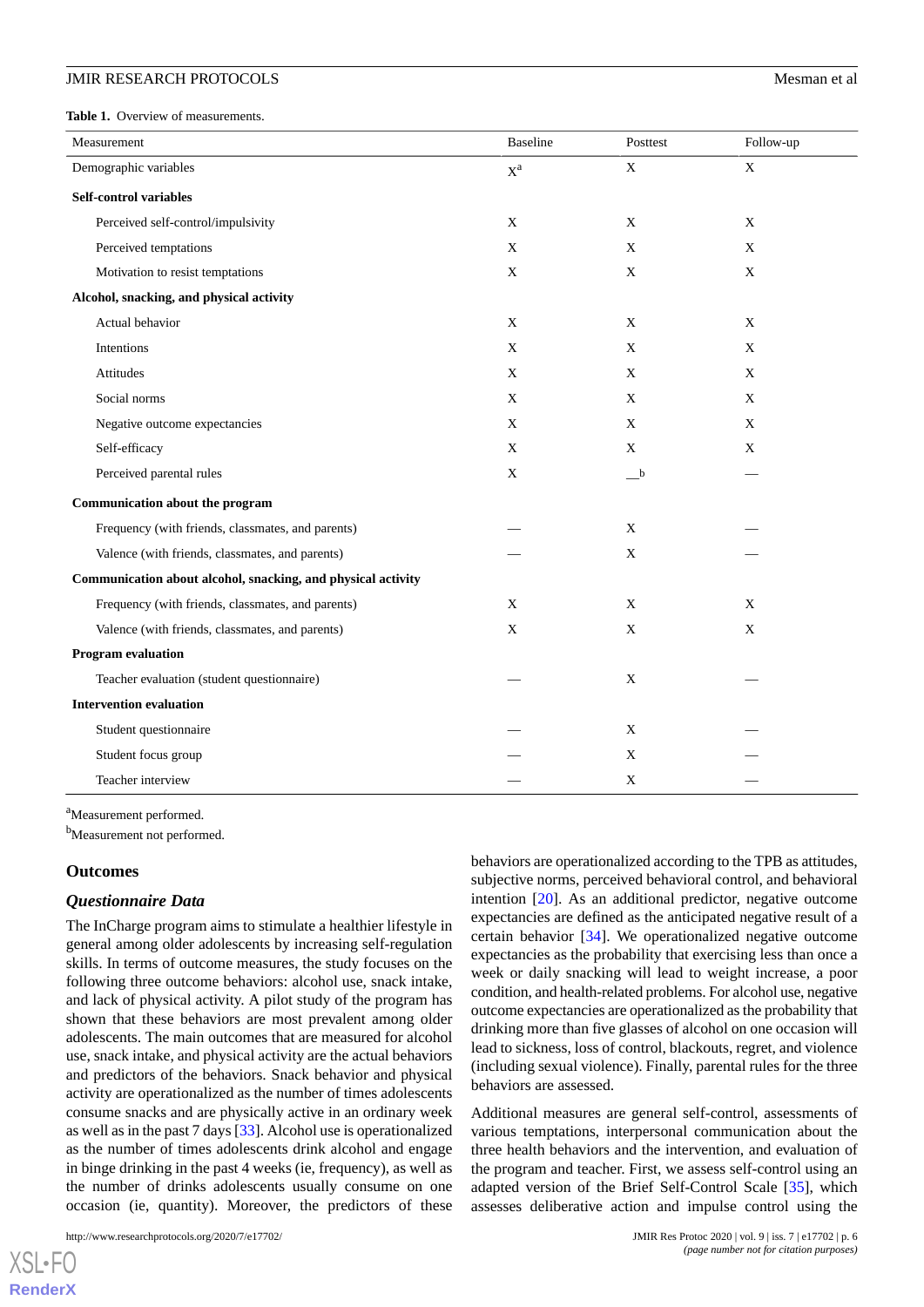following items: "I am good at resisting temptations," "I have a hard time breaking bad habits," "I do certain things that are bad for me, if they are fun," "I wish I had more self-discipline," "People would say that I have iron self-discipline," "Pleasure and fun sometimes keep me from getting work done," "Sometimes I can't stop myself from doing something, even if I know it is wrong," and "I often act without thinking through all the alternatives." Second, we assess the perceived strength of the temptations with respect to alcohol use, snack intake, and lack of physical activity, as well as the motivation to resist these behavioral temptations. Third, we operationalized interpersonal communication as the frequency of discussions about the intervention (intervention condition only) and the three health behaviors outside class, and how positive or negative adolescents talk about the intervention and these three behaviors. The conversational frequency and valence are separately asked for conversations with friends, classmates, parents, and the teacher who taught InCharge. Fourth, regarding the program evaluation, we assess student perceptions of both the teacher and the prevention program InCharge. The included teacher-related measure is teacher communication, which is operationalized as a selection of variables assessing teacher clarity, verbal immediacy, and content relevance [[36](#page-10-26)[-38](#page-11-0)]. Evaluations of the program consist of an affective (eg, fun) and cognitive component (eg, informative).

#### *Observational Data*

Observations are conducted during delivery of the first and fourth lessons of InCharge to provide information on the classroom processes and how the program is delivered ([Multimedia Appendices 2](#page-9-10) and [3](#page-9-11)). The main outcomes of the observations are treatment integrity (ie, adherence to the protocol), interpersonal communication during the intervention, classroom interactional processes, teaching style, and student participation. First, treatment integrity or adherence is operationalized as the extent to which the delivered intervention resembles the intended intervention [\[39](#page-11-1)]. Additionally, we assess whether the teacher appears to support the intervention. Second, interpersonal communication is operationalized as the number of times a student or teacher talks about the three outcome behaviors during plenary discussions. We also assess whether a student or teacher initiates these discussions about the three outcome behaviors, whether comments during the plenary discussions are based on own experiences, and whether a student or teacher gives suggestions to increase self-efficacy regarding the three behaviors. Third, classroom interactional processes consist of three dimensions, namely emotional support (eg, positive climate), classroom organization (eg, behavior management), and instructional support (eg, quality of feedback [[40\]](#page-11-2)). Fourth, teaching style consists of the two components warmth and control [[41](#page-11-3)]. Finally, we code several characteristics referring to student behavior, such as student participations, disruptive behaviors, and general class atmosphere.

#### *Qualitative Data*

The topic list of the focus groups with students includes interpersonal communication about temptations, evaluations of the InCharge program, and evaluations of the teacher. For interpersonal communication, we investigate the motivation to

discuss temptations with the teacher, friends, classmates, and parents, and reasons why students did not discuss temptations with these conversational partners. The content as well as the valence of the conversations about temptations is investigated for interpersonal communication both within class and outside class. For the evaluation of the program, we aim to understand what parts of the intervention students find helpful or not, whether students actively complete in-class and homework assignments, and whether students think the intervention helps them to deal with temptations in the future. Lastly, we ask students about whether their teacher clearly explains the assignments during the intervention, who should ideally be given these interventions, and their perceptions of their teacher's support for the intervention.

The topic list of interviews with teachers includes interpersonal communication, teacher perception of students, and evaluation of InCharge. For interpersonal communication, we assess the content and valence of conversations with students about the InCharge program, both during the intervention and outside class, as well as conversations that teachers have overheard among students. For teacher perception of students, we investigate how teachers perceive students' participation and enjoyment. Finally, we discuss the health intervention with the teacher in order to find improvements for the program.

#### **Statistical Analysis**

The background variables of the students (eg, gender, age, and educational level) will be checked to assess whether these variables are successfully randomized across the experimental and control conditions. Unsuccessfully randomized variables will be included as covariates in further analyses to control for potential confounding. Our data have a multilevel structure because participants are nested within classes, and these classes are nested within schools. Therefore, participants in one class or school are more similar than participants in other classes or schools. To account for this potential dependency in the data, we will correct standard errors and parameter estimates for clustering.

In order to determine the effectiveness of the health intervention, an intention-to-treat procedure and completers-only framework will be used to analyze the data. An intention-to-treat analysis of the data implies that participants will be analyzed under the condition that they are initially assigned, whereas completers-only framework analyzes only participants who are present at all time points. Using multilevel analyses, the three behavioral outcomes (snack intake, physical activity, and alcohol use) will be compared between participants in the experimental condition and those in the control condition at posttest and follow-up to determine the effects of the program. In the experimental condition only, multilevel analyses will be conducted to investigate the influence of treatment integrity on the predictors of the three health behaviors at posttest and follow-up. For missing data in multilevel models, maximum likelihood estimation will be used. As self-regulation is an important concept in InCharge, we will test whether the potential effects of InCharge on the health behaviors are explained by self-control. Additionally, relations between interpersonal communication with teachers, friends, classmates, and parents

 $XS$  $\cdot$ FC **[RenderX](http://www.renderx.com/)**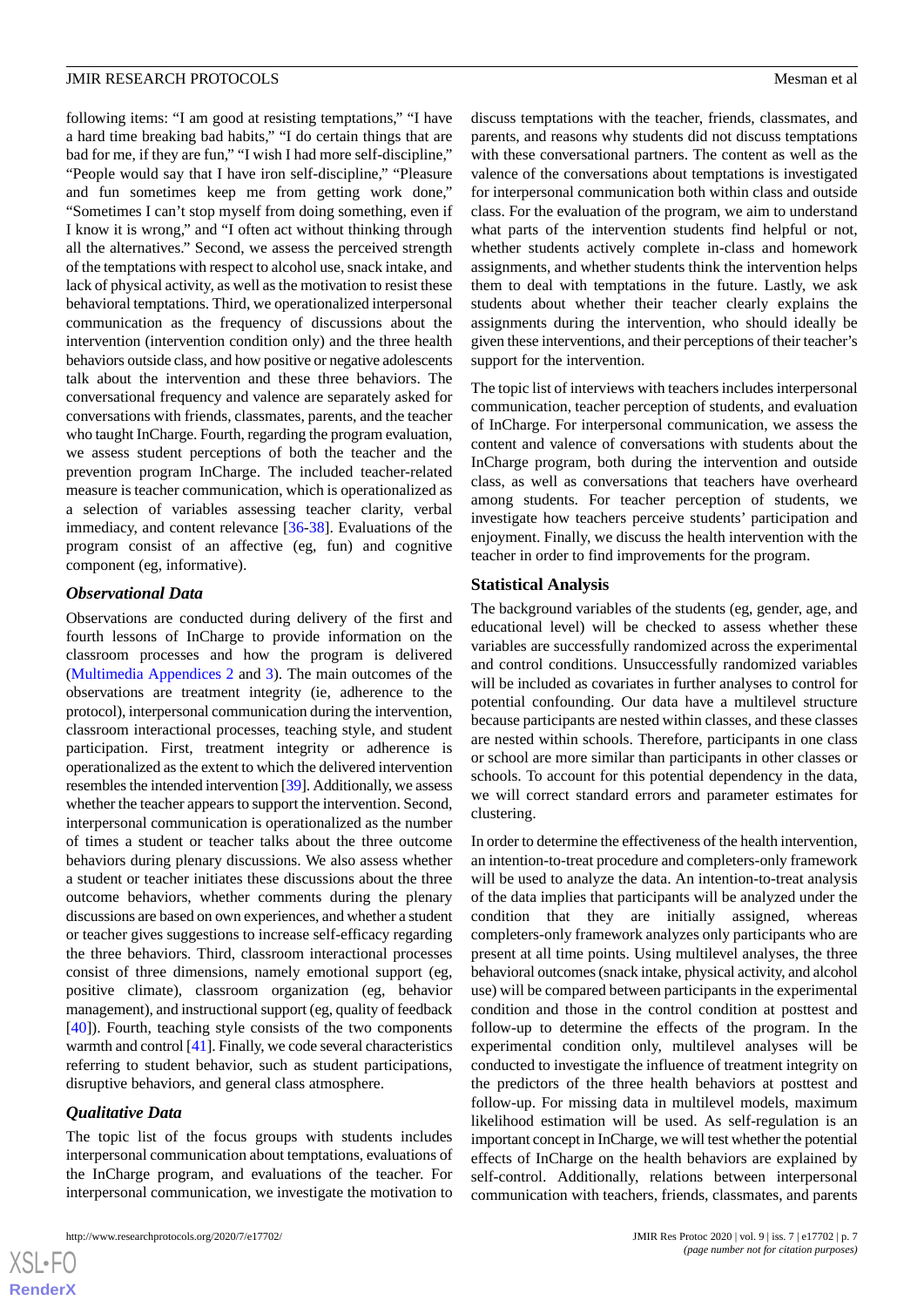(ie, frequency and valence) and health-related outcomes, such as a mediating role between the conditions and outcomes, will be tested. As the program is delivered by teachers, we will also test in the experimental condition whether teacher communication relates to the evaluations of the health intervention and the three behavioral outcomes, using structural equation modeling. For structural equation models, expectation maximization will be used to impute the data.

For the qualitative data, interviews with teachers and focus groups with students will be analyzed on the strengths and weaknesses of the program in order to adapt the program. Furthermore, qualitative data will be used to determine the content of interpersonal communication with regard to the InCharge program and various temptations.

#### **Patient and Public Involvement**

No patient is involved in this study.

# **Ethics and Dissemination**

The trial has been approved by the Ethics Review Board of the Faculty of Social and Behavioral Sciences of the University of Amsterdam (reference no.: 2017-PC-8244), and the trial is registered with the Netherlands Trial Register (NL6654). Manuscripts reporting the effectiveness of the health intervention and our other aims will be submitted to peer-reviewed journals for publication.

# *Results*

The recruitment, inclusion, and randomization of participants (ie, schools) started in the spring of 2017 and was continued in the spring of 2018, and data are being collected during the following two consecutive school years: 2017-2018 and 2018-2019. As of June 2019, a total of 1216 participants have been enrolled for this trial. This study is part of a PhD project and is expected to be completed in November 2020.

# *Discussion*

# **Goals of the Study**

The goal of this paper is to describe the study protocol of a cluster RCT that aims to evaluate the effectiveness of a school-based health intervention named InCharge. The goal of this program is to stimulate healthier lifestyles by improving the self-regulation skills of older adolescents. We expect that adolescents will be more inclined to refrain from binge drinking and eating unhealthy foods and to be more physically active after following the InCharge program compared with adolescents in the control condition.

# **Strengths and Limitations**

Given that InCharge is a school-based health intervention, the potential to reach a large number of adolescents is an important strength of the program. Second, the underlying mechanisms of InCharge are based on several often successfully tested and relevant theories such as the SCT [\[19](#page-10-9)] and the TPB [[20\]](#page-10-10), indicating that the program is theoretically well-founded. In addition to the theoretical foundation of the program, the content of InCharge is tailored to the developmental phase of older

adolescents by including self-regulation as a core mechanism, which has been proven as one of the most effective prevention strategies during this developmental phase [\[12](#page-10-2)]. Furthermore, the study uses a mixed-method design with both quantitative and qualitative data to evaluate the effectiveness of the program. Another strength of the design is that it includes measures for immediate outcomes and measures for follow-up at 3 months, enabling us to assess both the short-term and medium-term effects of the prevention program in comparison with a control group. Lastly, research has shown that interpersonal communication about health topics strongly influences health behavior [[16,](#page-10-6)[17\]](#page-10-7). In our design, we investigate similar purposes of interpersonal communication, as well as the role of teacher communication, in the context of a school-based health intervention.

Our study has some limitations as well. The unit of randomization was classes instead of schools. The presence of both experimental classes and control classes within the same school could result in contamination between conditions because students from the experimental and control condition could have shared information about the intervention. However, as classes within the same school are generally more similar than classes from different schools, we expect that randomization at the class level will result in more comparable research conditions than randomization at the school level. Another limitation relates to the fact that the questionnaire data are obtained through self-reports. A disadvantage of self-reported data is that participants likely want to present themselves favorably, and hence, this might influence how they respond to surveys [[42\]](#page-11-4). One example of such a bias in self-reports is the social desirability bias [\[43](#page-11-5)], which means that participants respond in a way that they believe would be perceived as socially desirable by others. This bias could, for example, lead participants to wrongly estimate the frequency of their health behaviors. To limit the incentive for social desirability, we assure participants about complete confidentiality and anonymity of their data.

# **Practical Relevance**

The InCharge study evaluates the effectiveness of the program, and its findings will help to further improve the program. The study also investigates whether including self-regulation as a key component in a school-based health intervention promotes healthier lifestyles among older adolescents. If findings reveal that improving self-regulation skills decreases unhealthy behaviors, such as alcohol use and snack intake, and increases healthy behaviors, such as physical exercise, the findings may aid the developers of health interventions in designing effective behavior change programs for older adolescents. In addition to the content of the intervention, investigating how teacher communication relates to the three health behaviors can provide information on how to communicate for a school-based health intervention. This information can be used to formulate communication guidelines in order to improve the delivery of school-based health interventions and, ultimately, healthier lifestyles. Promoting healthier lifestyles is especially important for older adolescents because unhealthy behaviors generally peak during late adolescence [[4,](#page-9-3)[5](#page-9-4)]. Finally, this study aims to provide information on how interpersonal communication during the intervention and outside the classroom could improve or

 $XS$  • FC **[RenderX](http://www.renderx.com/)**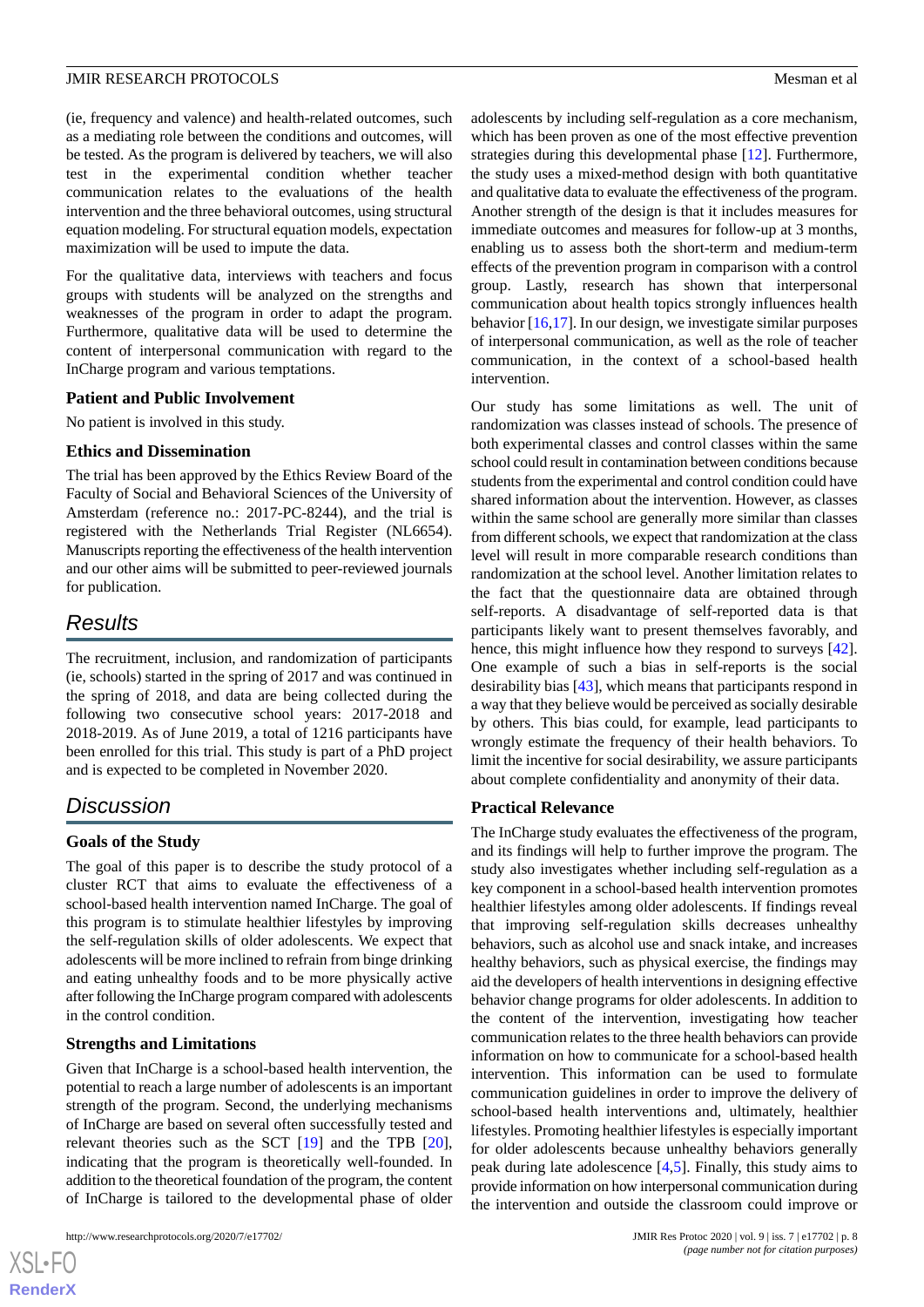hamper the effectiveness of school-based health interventions. These findings may help health care professionals in designing interventions that elicit desired conversations about health-related topics in order to stimulate healthier lifestyles.

#### **Conclusion**

This protocol study uses an RCT to assess the effectiveness of InCharge, a newly developed school-based health intervention

#### **Authors' Contributions**

MM: design of the work; acquisition, analysis, and interpretation of data; and drafting and revision of the work. BVdP: conception and design of the work; interpretation of data; and revision of the work. HH: conception and design of the work; interpretation of data; and revision of the work. SO: conception and design of the work; interpretation of data; and drafting and revision of the work. RV: acquisition of data.

#### **Conflicts of Interest**

<span id="page-9-9"></span>None declared.

## **Multimedia Appendix 1**

<span id="page-9-10"></span>Description of the assignments of the InCharge program. [DOCX File, 17 KB-[Multimedia Appendix 1\]](https://jmir.org/api/download?alt_name=resprot_v9i7e17702_app1.docx&filename=7bd6017466f3006594e4e2247c8676c5.docx)

## **Multimedia Appendix 2**

<span id="page-9-11"></span>Observation form of lesson 1. [[DOCX File , 24 KB](https://jmir.org/api/download?alt_name=resprot_v9i7e17702_app2.docx&filename=c010febe75a01365efad64a478f5a16a.docx)-[Multimedia Appendix 2\]](https://jmir.org/api/download?alt_name=resprot_v9i7e17702_app2.docx&filename=c010febe75a01365efad64a478f5a16a.docx)

#### **Multimedia Appendix 3**

<span id="page-9-0"></span>Observation form of lesson 4. [[DOCX File , 20 KB](https://jmir.org/api/download?alt_name=resprot_v9i7e17702_app3.docx&filename=5162f00891ca8213a2d999bf8264f2e9.docx)-[Multimedia Appendix 3\]](https://jmir.org/api/download?alt_name=resprot_v9i7e17702_app3.docx&filename=5162f00891ca8213a2d999bf8264f2e9.docx)

#### <span id="page-9-1"></span>**References**

- <span id="page-9-2"></span>1. Noncommunicable diseases: progress monitor 2017. World Health Organization. 2017 Sep 01. URL: [https://apps.who.int/](https://apps.who.int/iris/rest/bitstreams/1088594/retrieve) [iris/rest/bitstreams/1088594/retrieve](https://apps.who.int/iris/rest/bitstreams/1088594/retrieve) [accessed 2017-10-01]
- <span id="page-9-3"></span>2. Hulshof K, Ocke MC, van Rossum CT, Buurma-Rethans EJ, Brants HA, Drijvers JJ, et al. Results of the national food consumption survey 2003. RIVM. 2004 Oct 14. URL:<https://www.rivm.nl/bibliotheek/rapporten/350030002.pdf> [accessed 2017-10-01]
- <span id="page-9-4"></span>3. Forehand R, Wierson M. The role of developmental factors in planning behavioral interventions for children: Disruptive behavior as an example. Behavior Therapy 1993;24(1):117-141. [doi:  $10.1016/\sqrt{s}0005-7894(05)\sqrt{80259-x}$ ]
- <span id="page-9-5"></span>4. Kwan MY, Cairney J, Faulkner GE, Pullenayegum EE. Physical activity and other health-risk behaviors during the transition into early adulthood: a longitudinal cohort study. Am J Prev Med 2012 Jan;42(1):14-20. [doi: [10.1016/j.amepre.2011.08.026\]](http://dx.doi.org/10.1016/j.amepre.2011.08.026) [Medline: [22176841](http://www.ncbi.nlm.nih.gov/entrez/query.fcgi?cmd=Retrieve&db=PubMed&list_uids=22176841&dopt=Abstract)]
- <span id="page-9-6"></span>5. Mahalik JR, Levine Coley R, McPherran Lombardi C, Doyle Lynch A, Markowitz AJ, Jaffee SR. Changes in health risk behaviors for males and females from early adolescence through early adulthood. Health Psychol 2013 Jun;32(6):685-694. [doi: [10.1037/a0031658\]](http://dx.doi.org/10.1037/a0031658) [Medline: [23477574](http://www.ncbi.nlm.nih.gov/entrez/query.fcgi?cmd=Retrieve&db=PubMed&list_uids=23477574&dopt=Abstract)]
- <span id="page-9-7"></span>6. Schulenberg JE, Maggs JL. A developmental perspective on alcohol use and heavy drinking during adolescence and the transition to young adulthood. J Stud Alcohol Suppl 2002 Mar(14):54-70. [doi: [10.15288/jsas.2002.s14.54](http://dx.doi.org/10.15288/jsas.2002.s14.54)] [Medline: [12022730](http://www.ncbi.nlm.nih.gov/entrez/query.fcgi?cmd=Retrieve&db=PubMed&list_uids=12022730&dopt=Abstract)]
- <span id="page-9-8"></span>7. Draper CE, Grobler L, Micklesfield LK, Norris SA. Impact of social norms and social support on diet, physical activity and sedentary behaviour of adolescents: a scoping review. Child Care Health Dev 2015 Sep;41(5):654-667. [doi: [10.1111/cch.12241](http://dx.doi.org/10.1111/cch.12241)] [Medline: [25809525\]](http://www.ncbi.nlm.nih.gov/entrez/query.fcgi?cmd=Retrieve&db=PubMed&list_uids=25809525&dopt=Abstract)
- 8. Deforche B, Van Dyck D, Deliens T, De Bourdeaudhuij I. Changes in weight, physical activity, sedentary behaviour and dietary intake during the transition to higher education: a prospective study. Int J Behav Nutr Phys Act 2015 Feb 15;12:16 [[FREE Full text](https://ijbnpa.biomedcentral.com/articles/10.1186/s12966-015-0173-9)] [doi: [10.1186/s12966-015-0173-9\]](http://dx.doi.org/10.1186/s12966-015-0173-9) [Medline: [25881147](http://www.ncbi.nlm.nih.gov/entrez/query.fcgi?cmd=Retrieve&db=PubMed&list_uids=25881147&dopt=Abstract)]
- 9. Silveira JA, Taddei JA, Guerra PH, Nobre MR. Effectiveness of school-based nutrition education interventions to prevent and reduce excessive weight gain in children and adolescents: a systematic review. J Pediatr (Rio J) 2011;87(5):382-392 [[FREE Full text](http://dx.doi.org/10.2223/JPED.2123)] [doi: [10.2223/JPED.2123](http://dx.doi.org/10.2223/JPED.2123)] [Medline: [22012577\]](http://www.ncbi.nlm.nih.gov/entrez/query.fcgi?cmd=Retrieve&db=PubMed&list_uids=22012577&dopt=Abstract)

[XSL](http://www.w3.org/Style/XSL)•FO **[RenderX](http://www.renderx.com/)**

for older adolescents. As previous research has shown that utilizing self-regulation is an important prevention strategy, the goal of InCharge is to promote healthier behaviors, such as physical activity, and discourage unhealthy behaviors, such as alcohol use, by enhancing self-regulation skills. The program will be improved based on the findings of the effectiveness study.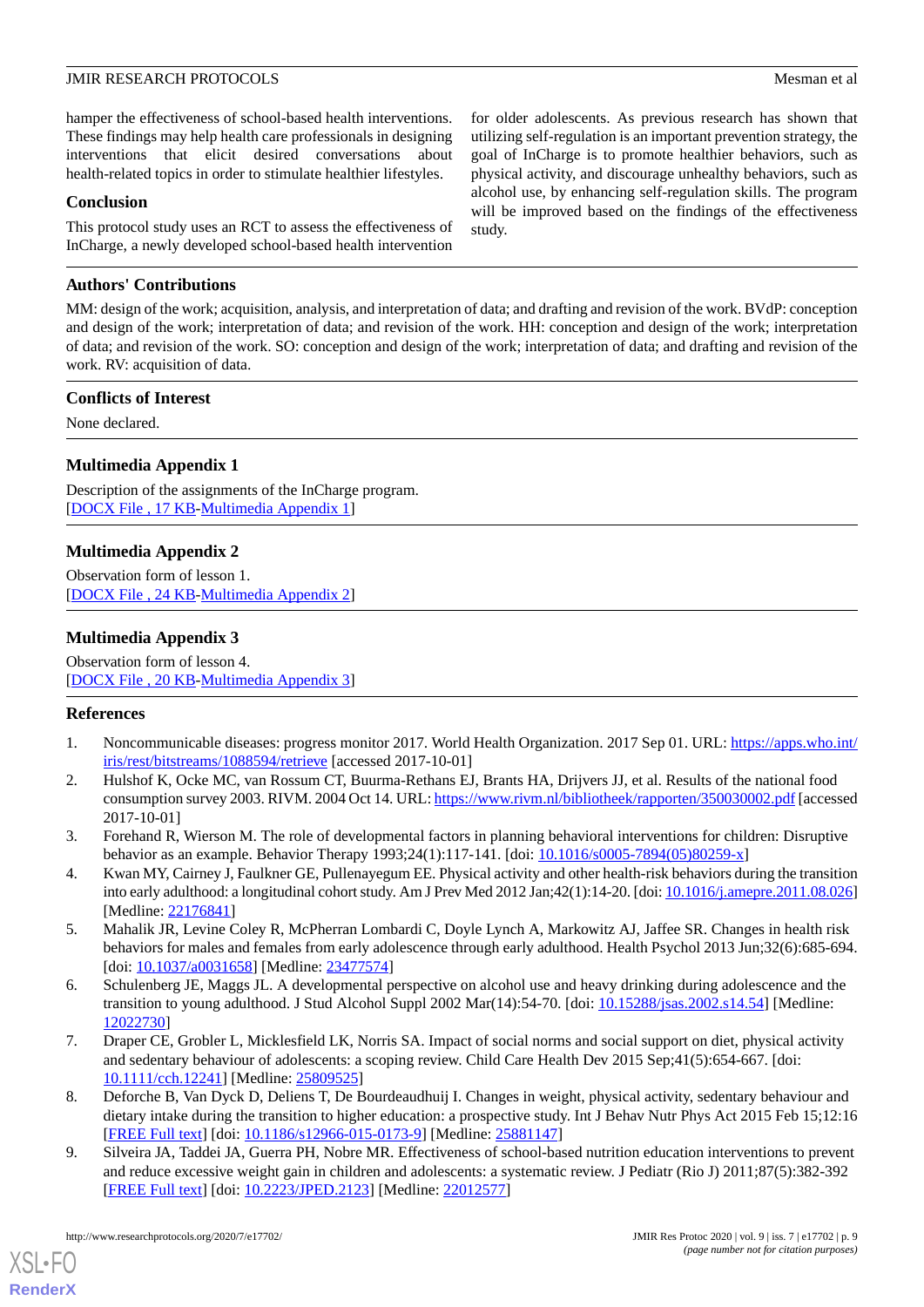- <span id="page-10-0"></span>10. Dobbins M, De Corby K, Robeson P, Husson H, Tirilis D. School-based physical activity programs for promoting physical activity and fitness in children and adolescents aged 6-18. Cochrane Database Syst Rev 2009 Jan 21(1):CD007651. [doi: [10.1002/14651858.CD007651](http://dx.doi.org/10.1002/14651858.CD007651)] [Medline: [19160341\]](http://www.ncbi.nlm.nih.gov/entrez/query.fcgi?cmd=Retrieve&db=PubMed&list_uids=19160341&dopt=Abstract)
- <span id="page-10-2"></span><span id="page-10-1"></span>11. Foxcroft D, Tsertsvadze A. Universal school-based prevention programs for alcohol misuse in young people. Cochrane Database Syst Rev 2011 May 11(5):CD009113. [doi: [10.1002/14651858.CD009113\]](http://dx.doi.org/10.1002/14651858.CD009113) [Medline: [21563171](http://www.ncbi.nlm.nih.gov/entrez/query.fcgi?cmd=Retrieve&db=PubMed&list_uids=21563171&dopt=Abstract)]
- 12. Onrust SA, Otten R, Lammers J, Smit F. School-based programmes to reduce and prevent substance use in different age groups: What works for whom? Systematic review and meta-regression analysis. Clin Psychol Rev 2016 Mar;44:45-59 [[FREE Full text](https://linkinghub.elsevier.com/retrieve/pii/S0272-7358(15)00152-X)] [doi: [10.1016/j.cpr.2015.11.002\]](http://dx.doi.org/10.1016/j.cpr.2015.11.002) [Medline: [26722708](http://www.ncbi.nlm.nih.gov/entrez/query.fcgi?cmd=Retrieve&db=PubMed&list_uids=26722708&dopt=Abstract)]
- <span id="page-10-4"></span><span id="page-10-3"></span>13. Carver C, Scheier M. Self-regulation of action and affect. In: Vohs KD, Baumeister RF, editors. Handbook of Self-Regulation: Research, Theory and Application. New York: Guilford Press; 2016:3-23.
- <span id="page-10-5"></span>14. Michie S, Abraham C, Whittington C, McAteer J, Gupta S. Effective techniques in healthy eating and physical activity interventions: a meta-regression. Health Psychol 2009 Nov;28(6):690-701. [doi: [10.1037/a0016136](http://dx.doi.org/10.1037/a0016136)] [Medline: [19916637](http://www.ncbi.nlm.nih.gov/entrez/query.fcgi?cmd=Retrieve&db=PubMed&list_uids=19916637&dopt=Abstract)]
- <span id="page-10-6"></span>15. Kanfer FH. Self-monitoring: Methodological limitations and clinical applications. Journal of Consulting and Clinical Psychology 1970;35(2):148-152. [doi: [10.1037/h0029874\]](http://dx.doi.org/10.1037/h0029874)
- <span id="page-10-7"></span>16. Korhonen T, Uutela A, Korhonen HJ, Puska P. Impact of mass media and interpersonal health communication on smoking cessation attempts: a study in North Karelia, 1989-1996. J Health Commun 1998;3(2):105-118. [doi: [10.1080/108107398127409\]](http://dx.doi.org/10.1080/108107398127409) [Medline: [10977248\]](http://www.ncbi.nlm.nih.gov/entrez/query.fcgi?cmd=Retrieve&db=PubMed&list_uids=10977248&dopt=Abstract)
- <span id="page-10-8"></span>17. Rimal RN, Flora JA, Schooler C. Achieving Improvements in Overall Health Orientation. Communication Research 2016 Jun 30;26(3):322-348. [doi: [10.1177/009365099026003003](http://dx.doi.org/10.1177/009365099026003003)]
- <span id="page-10-9"></span>18. van den Putte B, Yzer M, Southwell BG, de Bruijn G, Willemsen MC. Interpersonal communication as an indirect pathway for the effect of antismoking media content on smoking cessation. J Health Commun 2011 May;16(5):470-485. [doi: [10.1080/10810730.2010.546487\]](http://dx.doi.org/10.1080/10810730.2010.546487) [Medline: [21337250\]](http://www.ncbi.nlm.nih.gov/entrez/query.fcgi?cmd=Retrieve&db=PubMed&list_uids=21337250&dopt=Abstract)
- <span id="page-10-12"></span><span id="page-10-11"></span><span id="page-10-10"></span>19. Bandura A. Social Foundations of Thought and Action: A Social Cognitive Theory. Englewoods Cliff, NJ: Prentice Hall; 1986.
- 20. Ajzen I. Attitudes, Personality, and Behavior. Chicago, IL: Dorsey Press; 1998.
- <span id="page-10-13"></span>21. Carver C, Scheier M. On the Self-Regulation of Behavior. New York, NY: Cambridge University Press; 1998.
- <span id="page-10-14"></span>22. Stacy AW, Widaman KF, Marlatt GA. Expectancy models of alcohol use. J Pers Soc Psychol 1990 May;58(5):918-928. [doi: [10.1037//0022-3514.58.5.918\]](http://dx.doi.org/10.1037//0022-3514.58.5.918) [Medline: [2348377\]](http://www.ncbi.nlm.nih.gov/entrez/query.fcgi?cmd=Retrieve&db=PubMed&list_uids=2348377&dopt=Abstract)
- <span id="page-10-15"></span>23. Gollwitzer PM. Goal Achievement: The Role of Intentions. European Review of Social Psychology 1993 Jan;4(1):141-185. [doi: [10.1080/14792779343000059](http://dx.doi.org/10.1080/14792779343000059)]
- <span id="page-10-16"></span>24. Locke E, Latham G. A Theory of Goal Setting & Task Performance. Englewood Cliffs, NJ: Prentice Hall; 1990.
- <span id="page-10-17"></span>25. Gollwitzer PM. Implementation intentions: Strong effects of simple plans. American Psychologist 1999;54(7):493-503. [doi: [10.1037/0003-066x.54.7.493](http://dx.doi.org/10.1037/0003-066x.54.7.493)]
- <span id="page-10-18"></span>26. Zarrett N, Eccles J. The passage to adulthood: challenges of late adolescence. New Dir Youth Dev 2006(111):13-28, 7. [doi: [10.1002/yd.179\]](http://dx.doi.org/10.1002/yd.179) [Medline: [17225644](http://www.ncbi.nlm.nih.gov/entrez/query.fcgi?cmd=Retrieve&db=PubMed&list_uids=17225644&dopt=Abstract)]
- <span id="page-10-20"></span><span id="page-10-19"></span>27. Steinberg L. Risk Taking in Adolescence. Curr Dir Psychol Sci 2016 Jun 23;16(2):55-59. [doi: [10.1111/j.1467-8721.2007.00475.x\]](http://dx.doi.org/10.1111/j.1467-8721.2007.00475.x)
- <span id="page-10-21"></span>28. Steinberg L. A dual systems model of adolescent risk-taking. Dev Psychobiol 2010 Apr;52(3):216-224. [doi: [10.1002/dev.20445\]](http://dx.doi.org/10.1002/dev.20445) [Medline: [20213754\]](http://www.ncbi.nlm.nih.gov/entrez/query.fcgi?cmd=Retrieve&db=PubMed&list_uids=20213754&dopt=Abstract)
- 29. Cohen J. A power primer. Psychol Bull 1992 Jul;112(1):155-159. [doi: [10.1037//0033-2909.112.1.155](http://dx.doi.org/10.1037//0033-2909.112.1.155)] [Medline: [19565683\]](http://www.ncbi.nlm.nih.gov/entrez/query.fcgi?cmd=Retrieve&db=PubMed&list_uids=19565683&dopt=Abstract)
- <span id="page-10-22"></span>30. Mischel W, Ebbesen EB, Zeiss AR. Cognitive and attentional mechanisms in delay of gratification. J Pers Soc Psychol 1972 Feb;21(2):204-218. [doi: [10.1037/h0032198](http://dx.doi.org/10.1037/h0032198)] [Medline: [5010404](http://www.ncbi.nlm.nih.gov/entrez/query.fcgi?cmd=Retrieve&db=PubMed&list_uids=5010404&dopt=Abstract)]
- <span id="page-10-23"></span>31. Glaser B, Shelton KH, van den Bree MB. The moderating role of close friends in the relationship between conduct problems and adolescent substance use. J Adolesc Health 2010 Jul;47(1):35-42 [\[FREE Full text\]](https://linkinghub.elsevier.com/retrieve/pii/S1054-139X(09)00706-X) [doi: [10.1016/j.jadohealth.2009.12.022](http://dx.doi.org/10.1016/j.jadohealth.2009.12.022)] [Medline: [20547290](http://www.ncbi.nlm.nih.gov/entrez/query.fcgi?cmd=Retrieve&db=PubMed&list_uids=20547290&dopt=Abstract)]
- <span id="page-10-25"></span><span id="page-10-24"></span>32. Salvy S, de la Haye K, Bowker JC, Hermans RC. Influence of peers and friends on children's and adolescents' eating and activity behaviors. Physiol Behav 2012 Jun 06;106(3):369-378 [\[FREE Full text\]](http://europepmc.org/abstract/MED/22480733) [doi: [10.1016/j.physbeh.2012.03.022](http://dx.doi.org/10.1016/j.physbeh.2012.03.022)] [Medline: [22480733](http://www.ncbi.nlm.nih.gov/entrez/query.fcgi?cmd=Retrieve&db=PubMed&list_uids=22480733&dopt=Abstract)]
- <span id="page-10-26"></span>33. de Looze M, van Dorsselaer S, de Roos S, Verdurmen J, Stevens G, Gommans R, et al. Gezondheid, welzijn en opvoeding van jongeren in Nederland. HBSC. 2013 Jan. URL: [https://hbsc-nederland.nl/wp-content/uploads/2018/08/](https://hbsc-nederland.nl/wp-content/uploads/2018/08/hbsc-rapport-2013-herzien.pdf) [hbsc-rapport-2013-herzien.pdf](https://hbsc-nederland.nl/wp-content/uploads/2018/08/hbsc-rapport-2013-herzien.pdf) [accessed 2019-10-01]
- 34. Feather N. Expectations and Actions. Hillsdale, NJ: Lawrence Erlbaum; 1982.
- 35. Tangney JP, Baumeister RF, Boone AL. High self-control predicts good adjustment, less pathology, better grades, and interpersonal success. J Pers 2004 Apr;72(2):271-324. [doi: [10.1111/j.0022-3506.2004.00263.x\]](http://dx.doi.org/10.1111/j.0022-3506.2004.00263.x) [Medline: [15016066](http://www.ncbi.nlm.nih.gov/entrez/query.fcgi?cmd=Retrieve&db=PubMed&list_uids=15016066&dopt=Abstract)]
- 36. Chesebro JL, McCroskey JC. The development of the teacher clarity short inventory (TCSI) to measure clear teaching in the classroom. Communication Research Reports 1998 Jun;15(3):262-266. [doi: [10.1080/08824099809362122](http://dx.doi.org/10.1080/08824099809362122)]
- 37. Frymier A, Shulman G. "What's in it for me?": Increasing content relevance to enhance students' motivation. Communication Education 1995 Jan;44(1):40-50. [doi: [10.1080/03634529509378996\]](http://dx.doi.org/10.1080/03634529509378996)

[XSL](http://www.w3.org/Style/XSL)•FO **[RenderX](http://www.renderx.com/)**